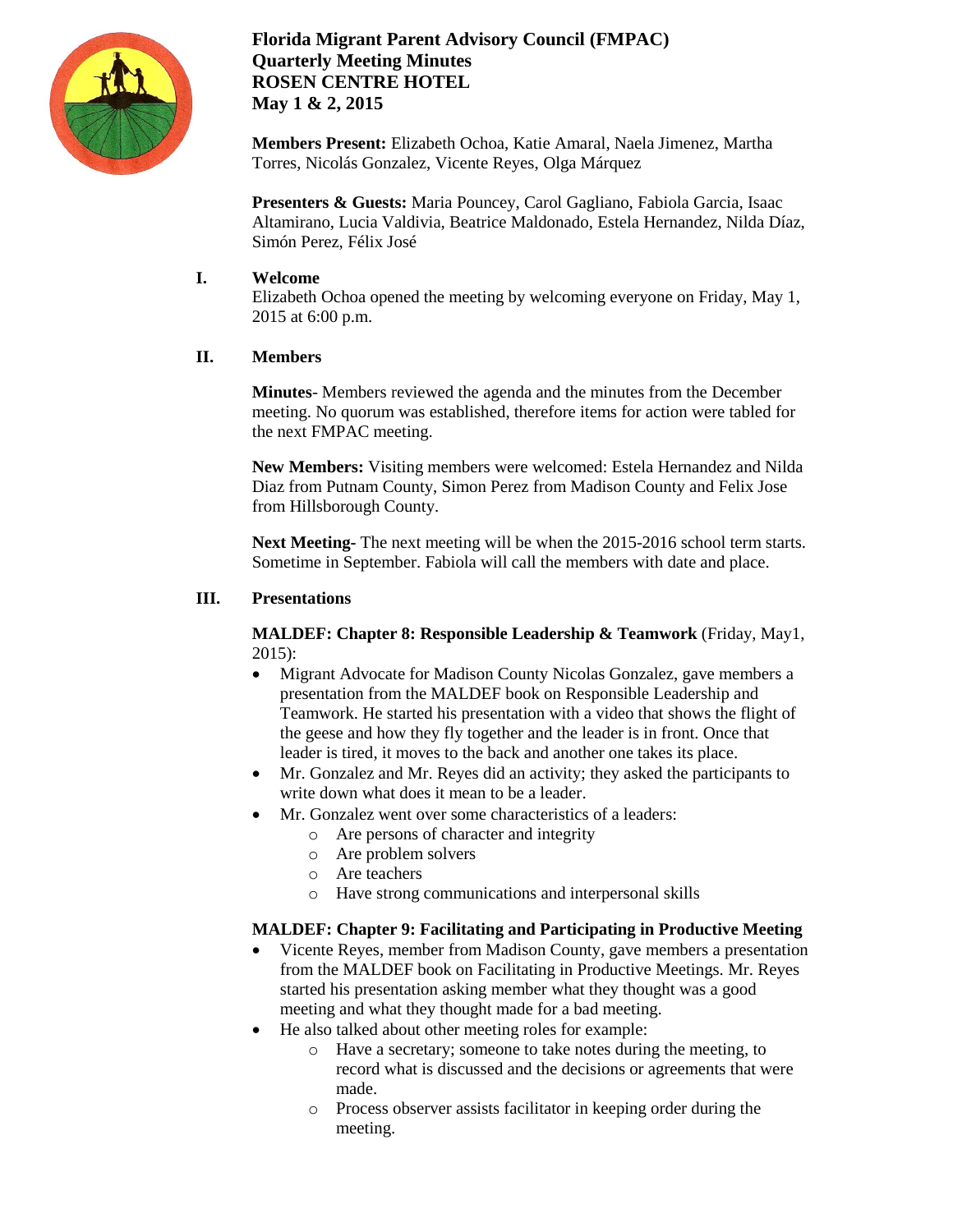- o Time keeper assist facilitator in pacing the meeting.
- **Time for Teamwork!**

### **National Migrant Conference:**

- FMPAC President, Elizabeth Ochoa, gave members a presentation on the National Migrant Conference. She talked to the members about her experience at the conference. She stated that all the workshops were very informative. She talked about the general session and how students were awarded scholarships.
- Ms. Elizabeth and Ms. Arcelia Lopez both gave a presentation at the National Migrant Conference titled "Sea el Gato que Pesca el Raton la Tecnologia, Sus Hijos y Usted." The session was very well attended by migrant parents. On the evaluations the parents had very positive things to say about the session. On behalf of the FMPAC, Ms. Elizabeth and Ms. Arcelia were able to give away a Galaxy tablet. The winner of the tablet thanked them and also asked them to thank the FMPAC members. He will use the tablet to get familiarized with the technology and then teach other parents to use it.

### **Understanding E.S.E** (Saturday, May 2, 2015)

- John Padilla, ESE teacher from Orange County, gave members a presentation on Understanding the E.S.E Program. He talked to the members about the exceptionalities that the state recognizes. Some are Autism, Deaf or Hard-of-Hearing, Gifted and Specific Learning Disability.
- Mr. Padilla also talked about the IEP; it is an Individualized Education Plan. This is a legal document that is written and created for each student eligible for ESE services. He also talked about the information that is on the IEP. It has measurable goals that will measure the student's progress along with the student's goals.
- The most important is for parents to speak for the rights of their students.

#### **Recognition of FMPAC Members**

 FMPAC Coordinator, Dr. Maria Pouncey, gave member's recognition for their hard work and dedication to the FMPAC.

## **Computer Training**

- Isaac Altamirano, PAEC Migrant Education technical assistant, gave members a workshop on how to use the program Microsoft Office 2013. He did a mini review of Open Office and Microsoft Office 2013. He went over how the programs are similar and how they are different. On major difference is that Open Office is free and Microsoft Office is not free.
- Mr. Altamirano went over the easy access tools and short cuts for the power point program. He showed members how to create a PowerPoint presentation using this program. Members practiced using the program and making a mini presentation.

#### **Parent Evaluation of MEP Services:**

 FMPAC Coordinator, Dr. Maria Pouncey, and Migrant State Director, Ms. Carol Gagliano, talked to the members about the Migrant Education Program. They asked members to use colored dots; to please place the pink dots on the things that need improvement; what they like, use a green dot and what they no longer need, use an orange dot. Members were asked to place dots according to the color and topic.

**IV. Closing** On May 2, 2015.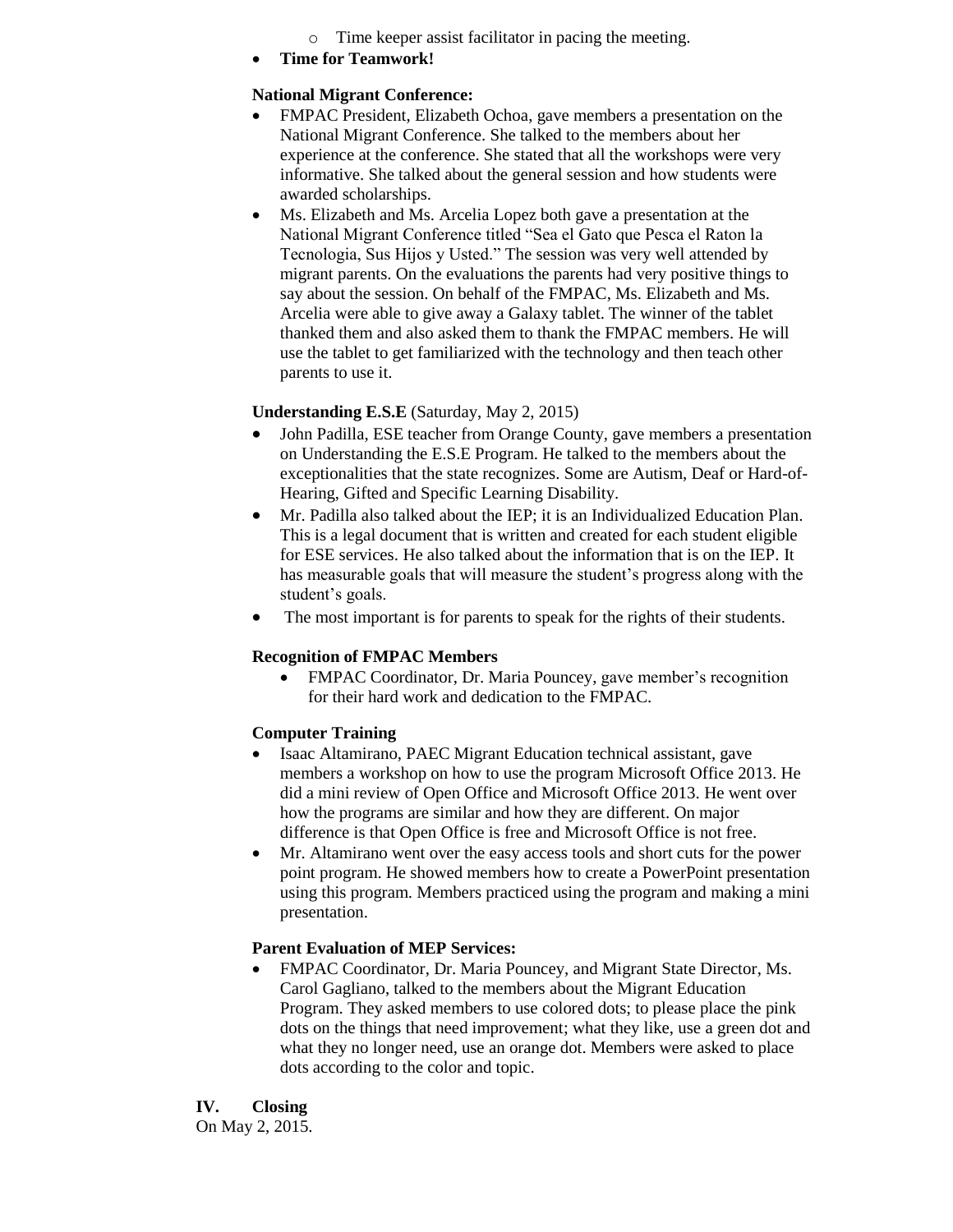

# **CONSEJO DE ASESORÍA ESCOLAR DE PADRES MIGRATORIOS DEL ESTADO DE LA FLORIDA (FMPAC) Las Minutas de la Reunión Trimestral ROSEN CENTRE HOTEL 1 y 2 de mayo de 2015**

**Miembros Presentes:** Elizabeth Ochoa, Katie Amaral, Naela Jimenez, Martha Torres, Nicolás Gonzalez, Vicente Reyes, Olga Márquez

**Presentadores e Invitados:** Maria Pouncey, Carol Gagliano, Fabiola Garcia, Isaac Altamirano, Lucia Valdivia, Beatrice Maldonado, Estela Hernandez, Nilda Díaz, Simón Perez, Félix José

## **I. Bienvenida**

Elizabeth Ochoa dio la bienvenida y la apertura de la junta a las 6:00 p.m. el viernes 1 de mayo de 2015.

## **II. Miembros**

# **Minutas**

Los miembros revisaron la agenda y las minutas de la junta de febrero, como no se estableció un quorum así que los artículos de acción se pospusieron para la próxima junta.

# **Nuevos Miembros:**

A los miembros visitantes se les dio la bienvenida: Estela Hernandez y Nilda Díaz del condado de Putnam. Simón Perez del condado de Madison y Félix José del condado de Hillsborough.

**Próximas Reuniones**- La próxima reunión será al comienzo del nuevo año escolar 2015- 2016. Fabiola les hablara para avisarles de la fecha y lugar.

# **III. Presentaciones**

**MALDEF: Capitulo 8: Liderazgo Responsable y Trabajo en Equipo** (viernes 1 de

mayo)**:**

- Nicolás Gonzalez miembro del condado de Madison dio a los miembros una presentación del libro de MALDEF el capítulo sobre Liderazgo Responsable y Trabajo en Equipo. El comenzó su presentación con un video de gansos volando juntos y el líder al frente y cuando el líder se cansa alguien más toma el liderazgo y continúan con su vuelo.
- El señor Gonzalez en compañía del señor Reyes hicieron una actividad con los miembros. Ellos les pidieron a los miembros que escribieran lo que significa ser líder.
- El señor Gonzalez repaso unas características de líderes:
	- o Son personas de carácter e integridad
	- o Son estratégicos para la toma de decisiones
	- o Enseñan a los demás
	- o Tienen unas excelentes habilidades interpersonales y de comunicación.

## **MALDEF: Capitulo 9: Moderando y Participando en Reuniones Productivas**

- Vicente Reyes miembro del condado de Madison, dio a los miembros una presentación del libro de MALDEF sobre Moderando y Participando en Reuniones Productivas. El señor Reyes comenzó su presentación preguntando a los miembros lo que ellos pensaban que hace que una junta sea buena y lo que hace que una junta sea mala.
- El señor Reyes también hablo sobre otros roles en una reunión:
	- o Secretaria toma notas durante la reunión para registrar lo que se